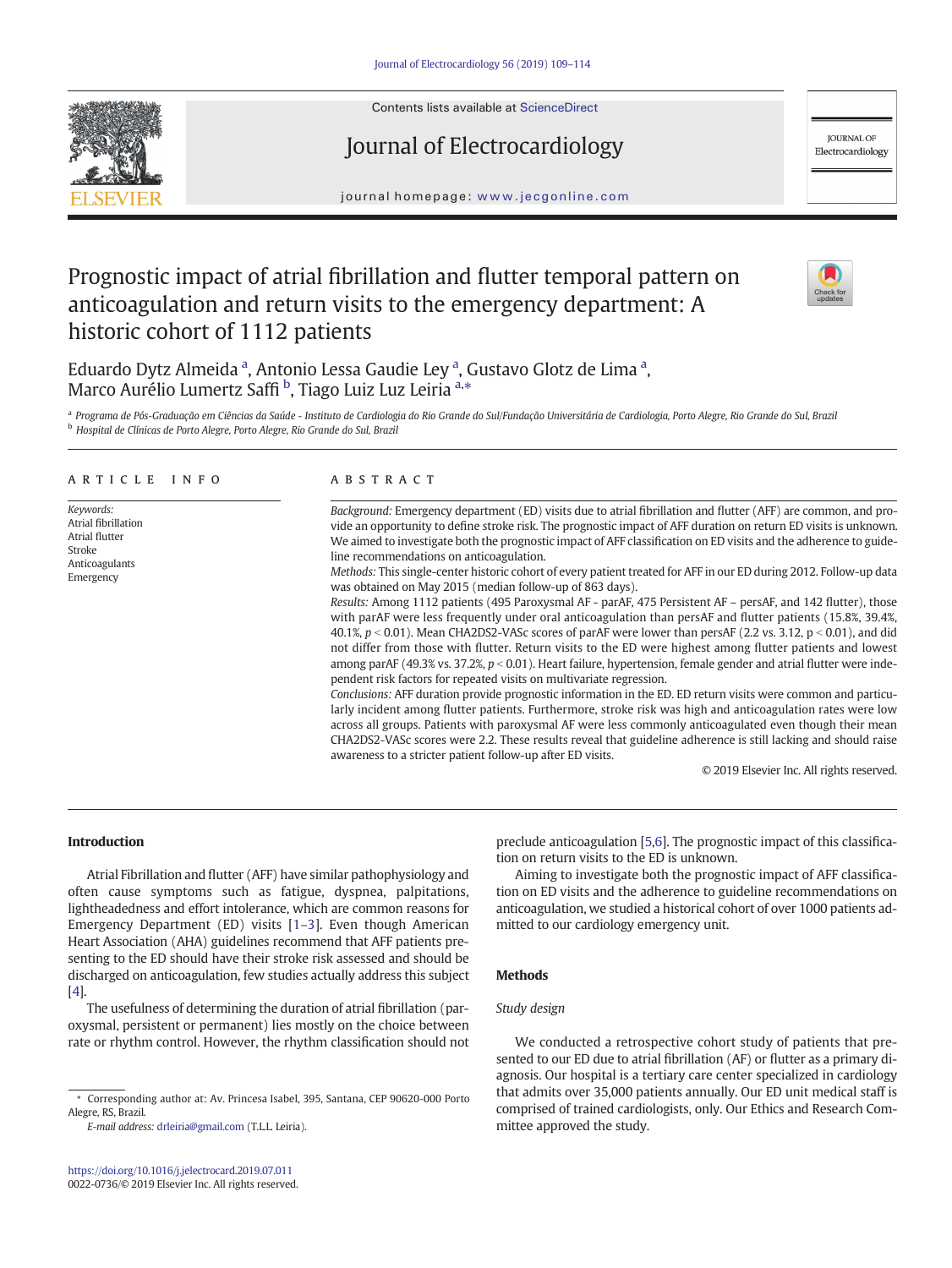## <span id="page-1-0"></span>Table 1

| --------                                                           |  |
|--------------------------------------------------------------------|--|
| Clinical characteristics according to AFF subtypes ( $n = 1112$ ). |  |

| Characteristic          | Paroxysmal AF<br>$(n = 495)$ | Persistent AF<br>$(n = 475)$ | Flutter<br>$(n = 142)$ | P-Value |
|-------------------------|------------------------------|------------------------------|------------------------|---------|
| Age, years              | $63.4 + 14$                  | $68.8 + 12.9^{\circ}$        | $63.8 + 14$            | < 0.01  |
| Male gender, $n$ $(\%)$ | 257(52)                      | 230 (48.4)                   | 89 $(63.6)^{b,c}$      | < 0.01  |
| Anticoagulation, n (%)  | 78 (15.8)                    | $187(39.4)^a$                | 57 $(40.1)^{b}$        | < 0.01  |
| Comorbidities           |                              |                              |                        |         |
| HF, $n(\%)$             | 75 (15.2)                    | 198 $(41.7)^a$               | 46 $(32.6)^b$          | < 0.01  |
| SH, $n$ $(\%)$          | 284 (57.7)                   | 331 $(69.2)^a$               | 79 (56)                | 0.03    |
| DM, $n$ $(\%)$          | 52(10.6)                     | 76 (16.7)                    | 28 (19.9)              | 0.4     |
| Stroke, n (%)           | 17(3.5)                      | 50 $(10.5)^{a}$              | $8(5.7)^b$             | < 0.01  |
| CHADS2 score            |                              |                              |                        | < 0.01  |
| 0                       | $159(32.1)^a$                | 53 (11.2)                    | 43 $(30.3)^c$          |         |
| 1                       | 183 (37)                     | 161 (33.9)                   | 40(28.2)               |         |
| $\overline{2}$          | 107(21.6)                    | 141 (29.7)                   | 30(21.1)               |         |
| 3                       | 31(6.3)                      | 78 $(16.4)^a$                | 20(14.1)               |         |
| 4                       | 11(2.2)                      | 27(5.7)                      | 6(4.2)                 |         |
| 5                       | 4(0.8)                       | 13(2.7)                      | 2(1.4)                 |         |
| 6                       | $\Omega$                     | 2(0.4)                       | 1(0.7)                 |         |
| Mean CHA2DS2-VASc       | $2.2 + 1.7$                  | $3.12 + 1.6^a$               | $2.4 + 1.8$            | < 0.01  |

Data are expressed as mean  $\pm$  standard deviation or number (%). AF: atrial fibrillation; LVEF: left ventricular ejection fraction; LA: left atrium; HF: heart failure; SH: Systemic Hypertension; DM: Diabetes Mellitus.

difference between Persistent AF and Paroxysmal AF.

<sup>b</sup> Difference between flutter and Paroxysmal AF.

<sup>c</sup> Difference between flutter and Persistent AF.

#### Inclusion criteria

All patients that presented to our ED from January 1st 2012 to December 31st 2012 and were discharged under an International Classification of Disease (ICD) of I48 (atrial fibrillation and atrial flutter).

#### Exclusion criteria

Patients with an alternate diagnosis other than AF or flutter as reported by the attending physician at the time of the ED visit.

#### Data collection and chart review

Trained medical students blinded to the study purpose reviewed data from our electronic medical records on March 2015, resulting in a median follow-up of 863 days. Our electronic medical charts integrates outpatient, inpatient and ED visit reports, as well as prescriptions, surgeries, coronary angiograms and procedures, electrocardiograms, echocardiograms, electrophysiology exams and procedures, laboratory exams, radiology and nuclear medicine exams. Data was collected simultaneously and reviewed for discrepancies. Trivial discrepancies in data input, such as typing mistakes, were closed as per self-evident correction method. Other discrepancies, such as AF type definition or the presence of clinical variables, were reviewed and closed by the corresponding author. The first author reviewed a random sample comprising 10% of the cohort to further assess for potential errors on data collection. No statistical analysis was performed for this purpose.

AF type was registered according to physician definition during the visit. Patients were divided in 3 groups, according to most recent AHA definition [[5](#page-5-0)]: paroxysmal AF (parAF), persistent AF (persAF) and atrial flutter. Patients with persAF were not differentiated between persistent and permanent AF because these subtypes were often indistinguishable on medical records. When accurate date of arrhythmia onset was not reported and current AHA definitions were not used, terms such as "chronic AF", "longstanding AF" were deemed to be persistent/permanent AF.

The following clinical variables were evaluated on patient medical records: gender, age, hypertension, prior stroke or transient ischemic attack (TIA), diabetes mellitus, heart failure, prior myocardial infarction or known coronary artery disease, peripheral artery disease, presence of aortic plaque and use of anticoagulants. Any of these variables were

considered present if reported either on ED visit or on outpatient visits and exams, when present. The stroke risk scores CHADS2 and CHA2DS2-VASc were determined based on these characteristics [[7,8](#page-5-0)].

Medication use was also collected by reviewing ED reports, ED discharge prescriptions and outpatient visit reports (when available) up to 6 months previous to index ED visit. Patients were considered to be on anticoagulation if they were discharged with the therapy (either newly initiated or maintained). The following drug prescriptions were reviewed: acetylsalicylic acid, clopidogrel, prasugrel, ticlopidine, warfarin, phenprocoumon, dabigatran, rivaroxaban, amiodarone, sotalol, propafenone, beta-blockers, calcium channel blockers, digoxin, statins, diuretics, angiotensin-converting enzyme inhibitors, angiotensin receptor blocker and antidiabetics. Medication dosage was not collected, as it was often not reported.

The following echocardiographic variables were collected if available on medical records: left atrial diameter (in milimeters, assessed using 2 dimentional mode) and left ventricular ejection fraction (in percentage, as determined by either Teicholtz's formula or Simpson's rule when suited). These variables were considered suitable for collection if the echocardiogram had been performed up to 1 year previous to index ED visits.

ED return visits to our institution for whichever reason were also collected, as was the date of its occurence (up until May 2015) in order to perform survival free from events analysis. We only evaluated for ED visits in our institution, as there is no integrated system to evaluate for visits and admissions to other hospitals.

#### Statistical analysis

Our database was stored in Microsoft Excel spreadsheets and analyzed using the Statistical Package for the Social Sciences software, version 20.0 (Armonk, NY, US: IBM Corp). Continuous variables were described as mean and standard deviation, or median and interquartile range, according to variable distribution. Variables were considered normal following observation of measurements of central tendency, kurtosis and asymmetry in frequency histograms. Categorical variables were summarized as frequencies and percentages. Group comparisons were made using the z test, with a Bonferroni post-hoc analysis to identify statistical difference between groups. We considered  $p < 0.05$  as statistically significant. For the survival free from ED visits analysis, we used the Kaplan-Meier estimator. Differences between event frequencies over time were compared using the log-rank test. A logistic regression model was also performed using potential variables encountered on the univariate model. Variables entered the multivariate model if they had a  $p$ -value <0.20. Results were presented as Odds Ratio (OR) and 95% Confidence Intervals (CI). In order to reach a statistical power of 80% to detect a 10% difference in the incidence of ED visits between groups, we estimated that each group would require 376 patients. Our hypothesis was that paroxysmal AF would be less prone to ED visits when compared to both persistent AF and flutter.

#### Ethics

The study was conducted in accordance with the Declaration of Helsinki, and the Ethics and Research Committee of our Institution approved the research protocol.

#### Table 2

Echocardiogram according to AF and flutter subtypes ( $n = 528$ ).

| Echocardiogram | Paroxysmal AF<br>$(n = 214)$ | Persistent AF<br>$(n = 232)$ | Flutter<br>$(n = 82)$ | P-Value |
|----------------|------------------------------|------------------------------|-----------------------|---------|
| LVEF. %        | $66 + 12$                    | $57 + 17a$                   | $57 + 17^{\rm b}$     | < 0.01  |
| LA. mm         | $43 + 7$                     | $49 + 7^a$                   | $48 + 7^b$            | < 0.01  |

Data are expressed as mean  $\pm$  standard deviation. AF: atrial fibrillation; LVEF: left ventricular ejection fraction; LA: left atrium.

difference between Persistent AF and Paroxysmal AF.

<sup>b</sup> Difference between flutter and Paroxysmal AF.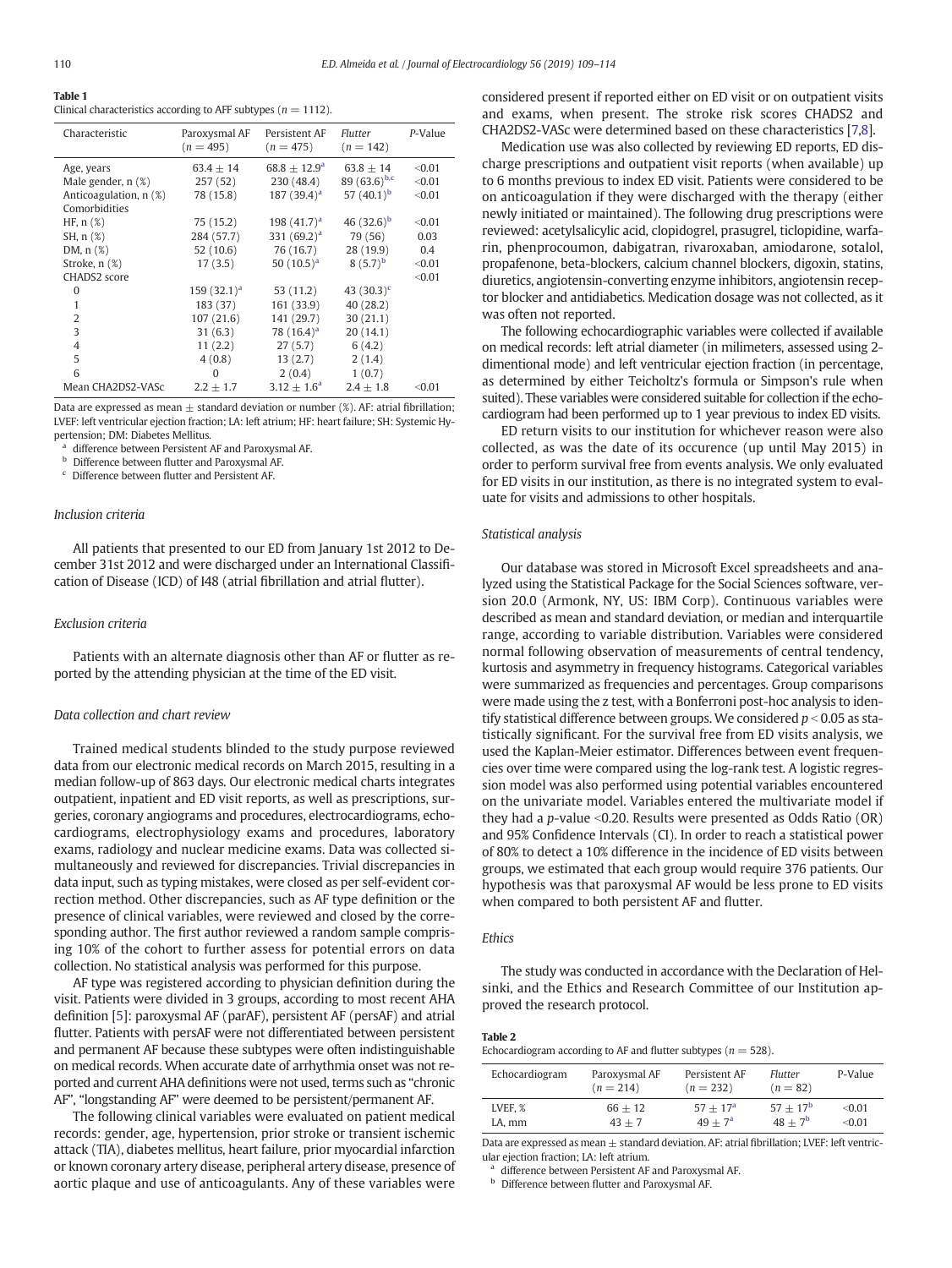| Table 3                                                                 |  |
|-------------------------------------------------------------------------|--|
| Drug prescriptions according to AF and flutter subtypes ( $n = 1112$ ). |  |

| Drug                                                                                                                                                   | Paroxysmal AF<br>$(n = 495)$                                                | Persistent AF<br>$(n = 475)$                                                                          | Flutter<br>$(n = 142)$                                                           | P-Value                                                                        |
|--------------------------------------------------------------------------------------------------------------------------------------------------------|-----------------------------------------------------------------------------|-------------------------------------------------------------------------------------------------------|----------------------------------------------------------------------------------|--------------------------------------------------------------------------------|
| Vitamin K antagonist, n (%)<br>NOAC, $n$ $(\%)$<br>Amiodarone, n (%)<br>Sotalol, n (%)<br>Propafenone, n (%)<br>Beta-blocker, n (%)<br>CCB, $n$ $(\%)$ | 52(10.5)<br>16(3.2)<br>46 (9.3)<br>8(1.6)<br>21(4.2)<br>208 (42)<br>47(9.5) | 150 $(31.6)^a$<br>17(3.6)<br>46 (9.7)<br>5(1.1)<br>10(2.1)<br>307 $(64.9)^{a,c}$<br>76 $(16.1)^{a,c}$ | 47 $(33.1)^b$<br>5(3.5)<br>18 (12.8)<br>1(0.7)<br>5(3.5)<br>71 (50.4)<br>10(7.1) | < 0.01<br><b>NS</b><br><b>NS</b><br><b>NS</b><br><b>NS</b><br>< 0.01<br>< 0.01 |
| Digoxin, n (%)<br>Antiplatelet, n (%)                                                                                                                  | 17(3.4)<br>131 (26.5)                                                       | $104 (22)^{a,c}$<br>172 $(36.2)^{a,c}$                                                                | 16(11.3)<br>42 $(29.6)^b$                                                        | < 0.01<br>< 0.01                                                               |
|                                                                                                                                                        |                                                                             |                                                                                                       |                                                                                  |                                                                                |

Data are expressed as number (%). AF: atrial fibrillation; NOAC: novel oral anticoagulant; CCB: calcium-channel blocker.

<sup>a</sup> Difference between Persistent AF and Paroxysmal AF.<br><sup>b</sup> Difference between flutter and Paroxysmal AF.

<sup>b</sup> Difference between flutter and Paroxysmal AF.

<sup>c</sup> difference between flutter and Persistent AF.

#### Results

During 2012, 1112 patients were discharged from our ED with a primary diagnosis of AF and flutter [\(Table 1](#page-1-0)). Four hundred ninety five patients had parAF, and were on average 5.4 years younger than their persAF counterparts (63.4 vs. 68.8 years,  $p < 0.01$ ). Those with flutter were on average 63.8 years old. Gender distribution was different among flutter patients when compared to parAF and persAF (males 63.8% vs. 52% vs 48.4%,  $p < 0.01$ ). When compared to persAF, patients with parAF less frequently had comorbidities such as heart failure (15.2 vs. 41.7%,  $p < 0.01$ ), hypertension (57.7 vs. 69.2%,  $p < 0.01$ ) and prior stroke or TIA (3.5 vs. 10.5%,  $p < 0.01$ ). ParAF patients also had less heart failure (15.2 vs. 32.6%,  $p < 0.01$ ) and previous stroke (3.5 vs. 5.7%,  $p < 0.01$ ) than flutter patients ([Table 1](#page-1-0)).

Echocardiographic variables were present on 47.5% of cases. Left atrial diameters were lower in the parAF group when compared to both persAF and flutter (43  $\pm$  7 mm vs. 49  $\pm$  7 mm vs. 48  $\pm$  7 mm, p  $<$  0.01). ParAF patients also had higher mean left ventricular ejection fraction than persAF and flutter ( $66\%$  vs.  $57\%$  vs.  $57\%$ ,  $p < 0.01$ ) [\(Table 2](#page-1-0)).

Mean CHA2DS2-VASc was lower among parAF patients when compared to those with persAF (2.2 vs. 3.12,  $p < 0.01$ ). Those with flutter had a mean CHA2DS2-VASc score of 2.4, which did not statistically differ from the other groups. Those with parAF and flutter more frequently had a CHADS2 score of zero when compared to those with persAF (32.1% vs. 30.3% 11.2%,  $p < 0.001$ ). Patients with parAF were less frequently on anticoagulation (15.8% vs. 39.4% persAF vs. 40.1% flutter, p  $0.01$ .

Patients with parAF and flutter were less frequently on calcium channel blockers (9.5% vs. 7.1% vs. 16.1%,  $p < 0.01$ ), beta-blockers (42%) vs. 50.4% vs. 64.9%,  $p < 0.01$ ), digoxin (3.4% vs. 11.3% vs. 22%,  $p < 0.01$ ) and antiplatelet agents (26.5% vs 29.6% vs. 36.2%,  $p < 0.01$ ) than those with parAF and flutter (see Table 3). Those with parAF were also less frequently on antiplatelet agents than those with flutter. Non vitamin K oral anticoagulant prescription was low on our study population, and did not differ between groups.

When comparing patterns of anticoagulation, those with parAF and a CHA2DS2-VASc score of zero were less frequently on anticoagulation than those with persAF and flutter  $(2.4\% \text{ vs. } 40.9\% \text{ vs. } 29.2\%, P < 0.01)$ . Anticoagulation did not differ among persAF and flutter patients in this group (Fig. 1). [Fig. 2](#page-3-0) shows the proportion of patients with a CHA2DS2-VASc score of 2 or greater that were on anticoagulation upon ED discharge. Those with parAF were less frequently receiving anticoagulants than those with persAF and flutter (21.9% vs. 39.3% vs. 44.6%,  $p < 0.01$ ). There were no statistical differences between persAF and flutter groups.

Given a median follow up of 863 days, the time to repeat ED visit was different between the three groups being higher among parAF patients, intermediate among persAF, and lowest among those with flutter (62.8% vs. 55.6% vs. 50.7%,  $p < 0.01$ ), as shown on [Fig. 3](#page-3-0). The following variables met the inclusion criteria stated on Statistical Analysis for entering the multivariate logistic regression model: paroxysmal AF, persistent AF, atrial flutter, age, gender, previous stroke, hypertension, heart failure and diabetes. After multivariate adjustment, only atrial flutter (OR 1.46), heart failure (OR 1.94), female gender (OR 1.37) and systemic hypertension (OR 1.34) remained as statistically significant risk factors for ED visits [\(Table 4\)](#page-4-0). Weighted Cohen's κ test for measurement of concordance between data collectors was 0.98 (95% CI 0.94–1.0).

#### Discussion

To our knowledge, this is the first study to prove that classifying AF and flutter patients into guideline-recommended temporal subtypes can provide additional prognostic information in the emergency department. As shown in [Fig. 3,](#page-3-0) new visits due to these arrhythmias were less common among parAF patients and more common among flutter patients, but they were strikingly high across all sugroups. This should raise concern whether these patients are being provided adequate follow-up after their ED visit [\[4\]](#page-5-0). On multivariate logistic regression, as expected, hypertension and heart failure were found to be independent risk factors for return ED visits. Female gender was associated with a higher risk for new ED visit, which could be related to the fact that it is also a known risk factor for stroke [[8](#page-5-0)]. The finding that flutter patients



Fig. 1. Proportion of patients with a CHA2DS2-VASc score of zero with and without anticoagulation.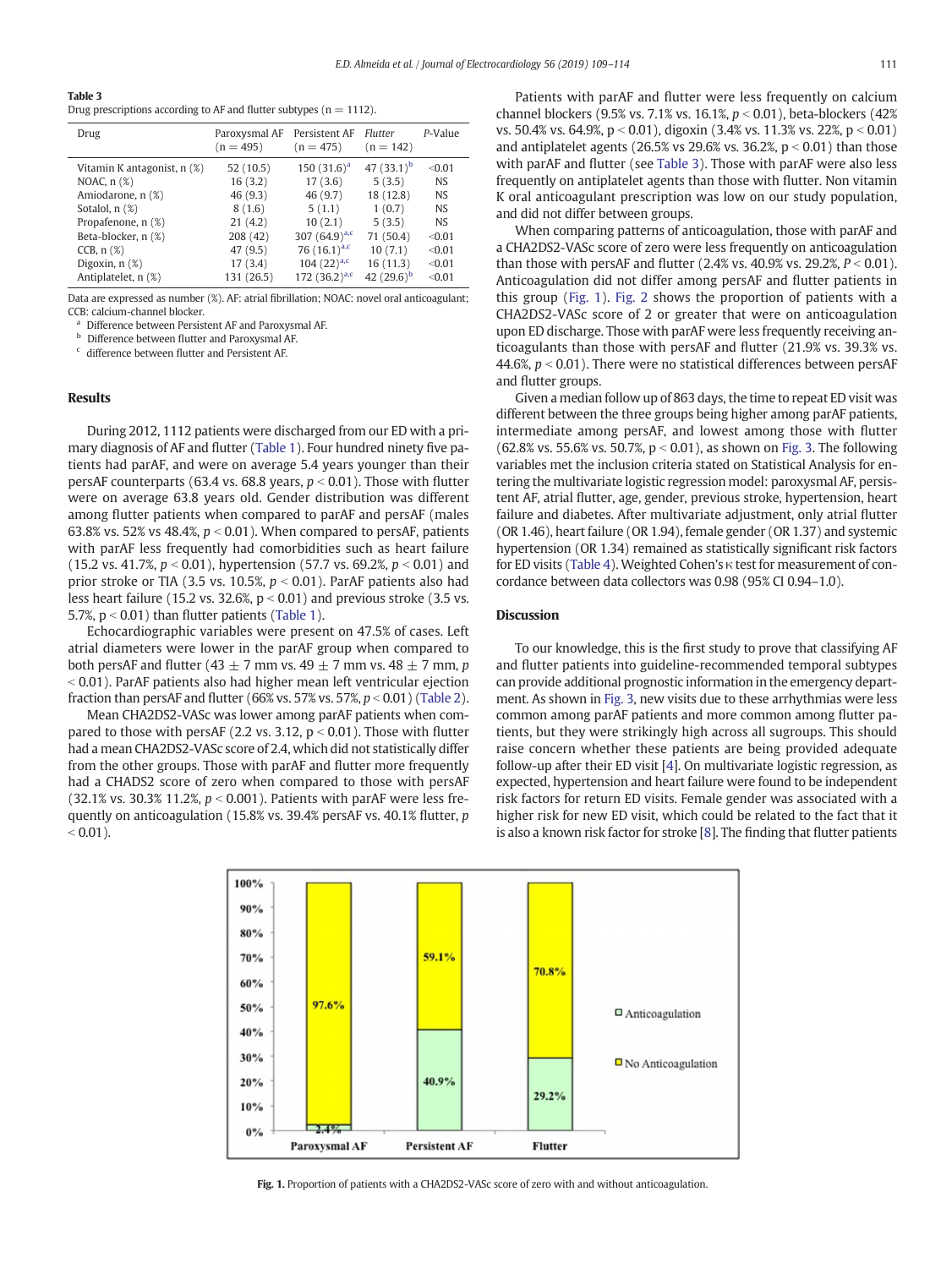<span id="page-3-0"></span>

Fig. 2. Proportion of patients with a CHA2DS2-VASc score of 2 or greater with and without anticoagulation.

were more prone to new visits could be explained by the fact that they were given less rate-control drugs than persAF patients.

This historical cohort shows that anticoagulation is frequently overlooked in AF and flutter patients presenting to the ED. About 39.5% of patients with a CHA2DS2-VASc score of 2 or greater are prescribed anticoagulants when discharged home from the ED. Furthermore, patients with parAF were even less frequently prescribed such therapy, even though current guidelines recommend anticoagulation based on stroke-risk scores irrespective of AF type [\[5\]](#page-5-0). Previous studies have shown a reduction in mortality when patients are discharged from the ED with a warfarin prescription and a scheduled visit for prothrombin time evaluation [\[9,10](#page-5-0)]. These patients are also more likely to still be on anticoagulants after 1 year when compared to those that do not receive such prescription on ED discharge [[11\]](#page-5-0). These studies have led to recent AHA recommendations, which state that high-risk patients should be started on anticoagulants upon ED discharge and provided a timely follow-up [\[4\]](#page-5-0).

On the other hand, among patients with a low stroke risk, a high proportion were prescribed anticoagulants (i.e. were overtreated), particularly those with persAF and flutter, once again reflecting that anticoagulants prescription might still be influenced by AF type rather than stroke risk scores. This has also been shown in other registries, as depicted in [Table 5](#page-4-0) [\[12\]](#page-5-0).

Our cohort shows that AF and flutter patients presenting to the ED are older than 60 years of age and usually present with other comorbidities, particularly hypertension. Patients were equally divided between genders, except for the flutter population, which was represented largely by male gender. Flutter patients presented with an intermediate risk profile between persAF and parAF, which is in accordance to findings that atrial fibrillation and atrial flutter share similar pathophysiology [\[2,3](#page-5-0)].

Those with perAF were more frequently on calcium-channel blockers, beta-blockers and digoxin, which can be explained by both the higher prevalence of heart failure and the fact that these are drugs



Fig. 3. Kaplan-Meier estimates for survival-free from Emergency department visits, according to arrhythmia subtype. The p-value is for the log rank test.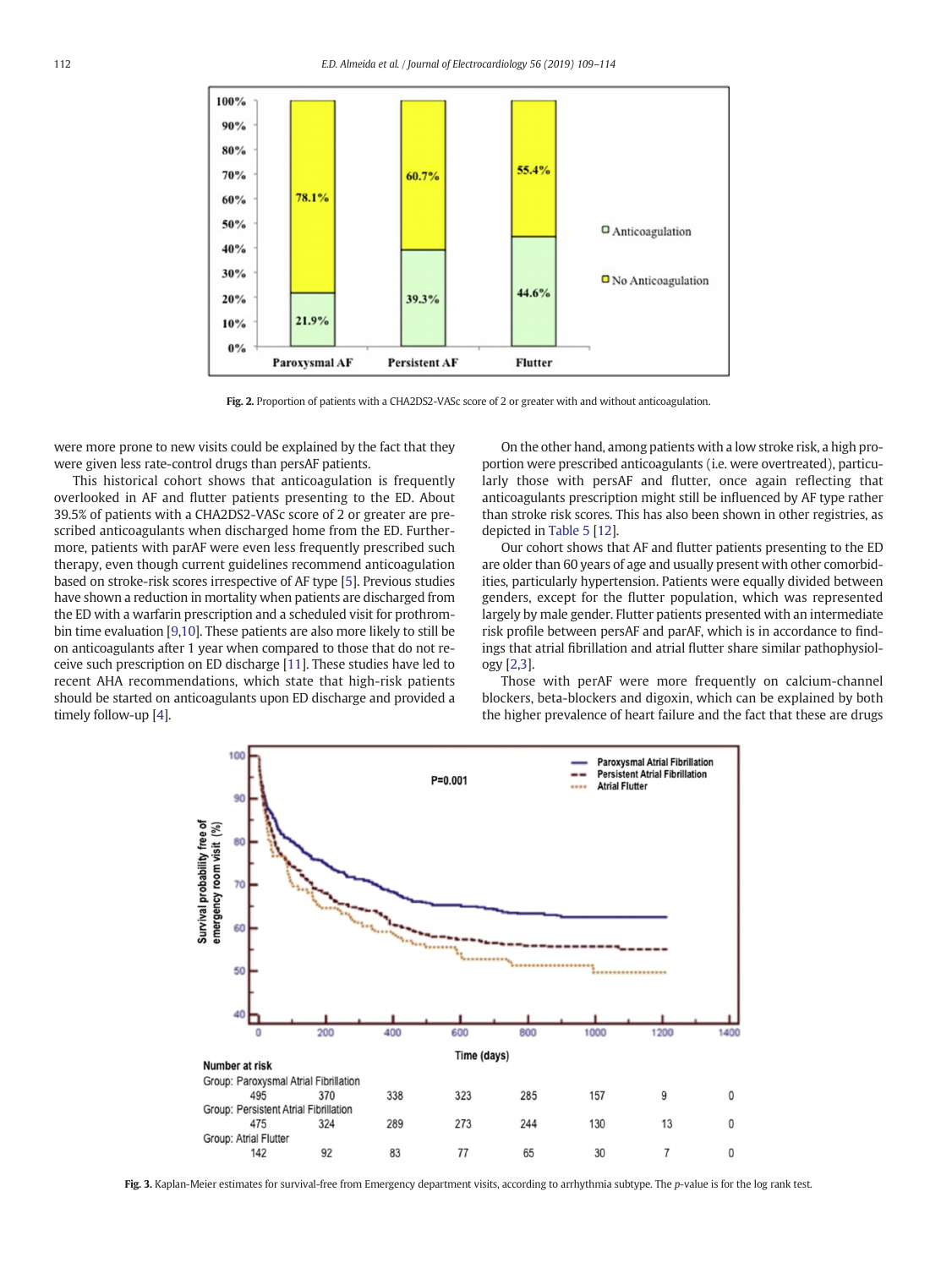<span id="page-4-0"></span>Table 4

Results of logistic regression analysis.

| Variable        | Odds Ratio | 95% CI        | P-value |
|-----------------|------------|---------------|---------|
| Atrial flutter  | 1.46       | $1.01 - 2.11$ | 0.04    |
| Female gender   | 1.37       | $1.07 - 1.75$ | 0.01    |
| Previous stroke | 1.42       | $0.87 - 2.31$ | 0.16    |
| Heart failure   | 1.94       | $1.49 - 2.56$ | < 0.01  |
| Hypertension    | 1.34       | $1.04 - 1.75$ | 0.02    |

Logistic regression using a Backward model including paroxysmal atrial fibrillation, persistent atrial fibrillation, atrial flutter, age, gender, previous stroke, hypertension, heart failure, diabetes.

used for rate-control, a strategy more frequently adopted with persistent and permanent AF [[6\]](#page-5-0). Patients with flutter received vitamin K antagonists and antiplatelet agents more often than those with parAF.

Most of the reasons why patients with AF seek the ED are related to symptoms (fatigue, dyspnea, palpitations, lightheadedness and effort intolerance), stroke or bleeding. ACC/AHA Clinical Performance and Quality Measures suggests that AFF patients should be assessed for stroke risk, but it only recommends prescribing betablockers or not prescribing calcium channel-blockers for the purpose of concurrent HFrEF [[4](#page-5-0)]. Our study has found a high recurrence of ED visits among AFF patients. Since most of these visits were not due to stroke risk or bleeding related to anticoagulation (usually classified under different ICD codes), our findings should also raise concern whether repeat ED visits are an epiphenomenon of the seriousness of the disease or if it they are avoidable through other means, such as systematic prescription or titration of rate and rhythm control drugs on discharge.

#### Study limitations

Our study has several limitations. We could not differentiate those with persistent AF from those with permanent AF on medical records, which could have provided further information as to which patients are at higher risk of ED visits. Furthermore, CHA2DS2-VASc variables could have been unreported, and as such, patients could have been incorrectly classified as having an incorrectly low stroke risk. However, this bias likely strenghtens the observation that anticoagulation rates are well below guideline recommendations.

The method used for data collection possibly undersized the magnitude of repeat ED visits, since AF and flutter patients might have been admitted to our ED under different ICD-10 codes (such as heart failure or stroke). We hypothesize that AF and flutter patients admitted under different ICD-10 codes would likely have more comorbidities and higher stroke risk, meaning that our results might not be applicable to these highest risk patients. We did not collect variables to define patient's bleeding risk. These variables include measurements of both liver and kidney function, often not performed during ED visits. However, bleeding risk assessment should not preclude anticoagulant prescription. We also did not collect

#### Table 5

Proportion of patients overtreated (CHA2DS2-VASc of zero on anticoagulants) and undertreated (CHA2DS2-VASc score ≥ 2 without anticoagulants) across different registries.

| Registry               | Overtreated | Undertreated |
|------------------------|-------------|--------------|
| <b>I-RHYTHM</b>        |             | 12.7%        |
| EORP-AF                | 21.7%       | 17%          |
| <b>GARFIELD</b>        | 38.7%       | 40%          |
| <b>PINNACLE</b>        | 26.6%       | 44.9%        |
| <b>Southern Brazil</b> | 13.3%       | 66.7%        |
| China                  |             | 80%          |

Data are expressed as number (%). The bold text highlights the patterns of anticoagulation use in our geographic region.

information of readmissions in other institutions, so the rates encountered might be underestimated. Brazil does not yet have an integrated system to verify for admissions in multiple institutions. Even though it is most common for patients to remain in treatment with and return to the same institution, it is possible that they sought different hospitals for ED visits. Our area is responsible for about 2,000,000 people and there are 5 general hospitals that provide ED care as well. Nonetheless, our study still showed a high incidence of return ED visits, which strenghtens the observation that a stricter follow-up after a first ED visit is necessary.

The single center nature of our study also represents an important limitation. Provider behavior in the prescription of anticoagulants might limit the generalizability of our study. However, our center is the only one in our area in which all of the ED staff is comprised of trained Cardiologists, which also might have undersized the magnitude of the problem.

Our study also has several strenghts: sample size, as it represents a relatively large cohort of AF and flutter patients in the ED, still an understudied scenario for these arrhythmias; it represents a realworld, consecutive and unselected population that presents to a cardiology hospital, which strenghtens the external validity of this study for similar low-income populations, and it is one of few studies that it gives further insight about the characteristics of flutter patients presenting to the ED. It has become clearer in the past decades that flutter shares similar patophysiology with AF and that both arrhythmias can coexist in the same patient. However, data on flutter patients is lacking, and guideline recommendations on the management of this arrhythmia commonly use indirect evidence from AF trials and registries.

#### **Conclusion**

This retrospective cohort suggests that the time-based classification of AF and flutter adds prognostic information in the ED setting. New ED visits were common among all subgroups, but particularly high among flutter patients. Furthermore, stroke risk was high and anticoagulation rates were low across all groups. Even though the classification of AF should not interfere with the decision to start anticoagulation, we found that those with paroxysmal AF were less likely to receive such therapy. These results should raise awareness to a stricter patient follow-up after ED visits and to develop policies to improve adherence to guidelines.

#### Informed consent

Informed consent was obtained from all individual participants included in the study.

#### Declaration of Competing Interest

The authors declare that there are no conflicts of interest regarding the publication of this paper.

#### Acknowledgement

We thank our Post-Graduate Program for supporting this research.

#### Funding

There were no external sources of funding for this study.

#### **Contributors**

E.D.A. and T.L.L.L. participated in the study design. E.D.A. and T.L.L.L. performed the statistical analyses. All authors contributed to the interpretation of results, drafted the manuscript and approved the final manuscript.